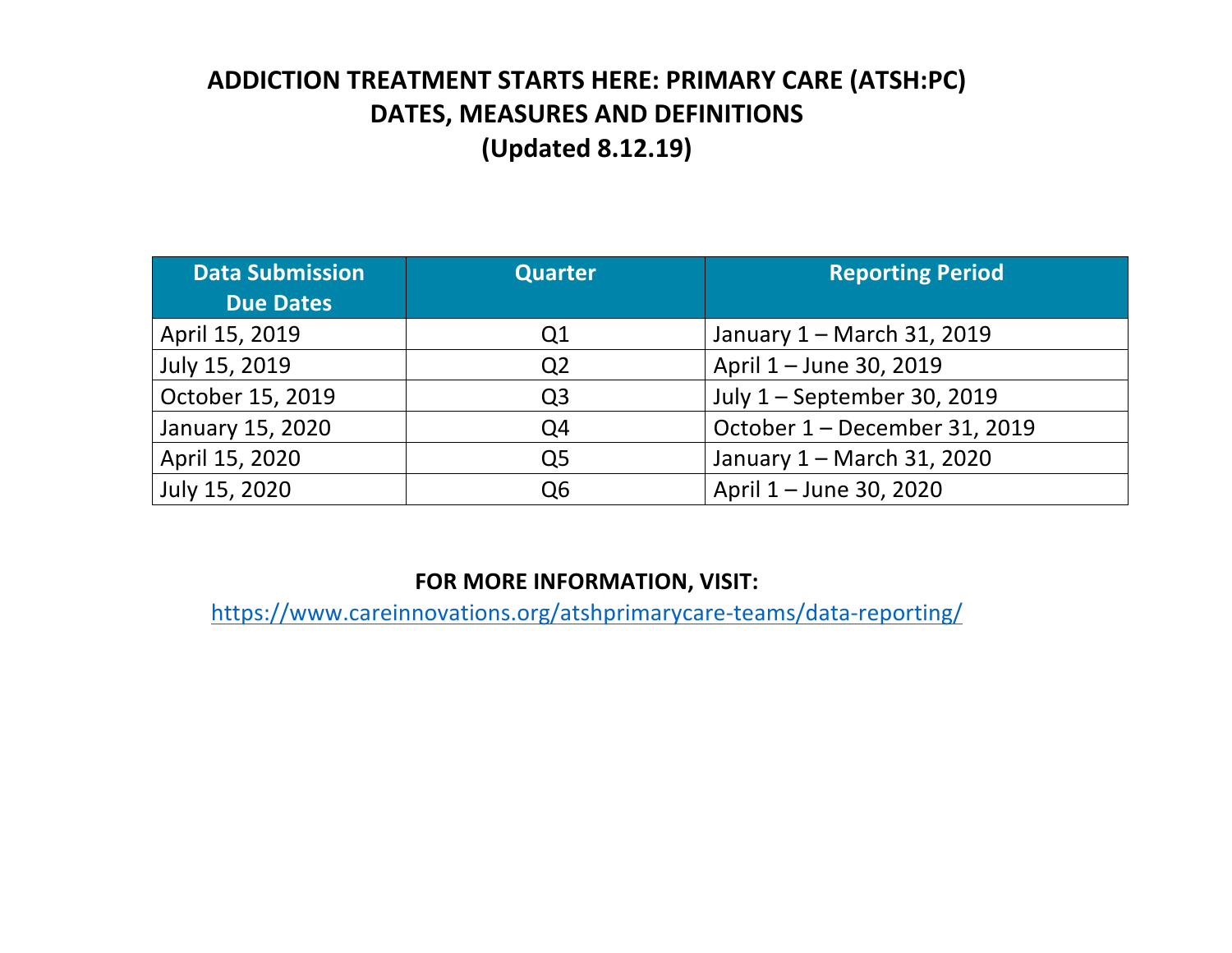|    | <b>Required - Access Measures</b>                                                                         |                                                                                                                                                                                                                                                                                                                                                                                                                                                                      |                                                                                                                                                               |  |
|----|-----------------------------------------------------------------------------------------------------------|----------------------------------------------------------------------------------------------------------------------------------------------------------------------------------------------------------------------------------------------------------------------------------------------------------------------------------------------------------------------------------------------------------------------------------------------------------------------|---------------------------------------------------------------------------------------------------------------------------------------------------------------|--|
|    | <b>MEASURE</b><br><b>DESCRIPTION</b>                                                                      | <b>DEFINITION</b>                                                                                                                                                                                                                                                                                                                                                                                                                                                    | <b>VALIDATION/CALCULATION</b><br><b>METHOD</b>                                                                                                                |  |
| A. | <b>Adoption</b>                                                                                           |                                                                                                                                                                                                                                                                                                                                                                                                                                                                      |                                                                                                                                                               |  |
| A1 | # of x-waivered<br>prescribers                                                                            | Total number of physicians, certified nurse practitioners or physician assistants,<br>onsite and with whom the health center has contracts, who have obtained a Drug<br>Addiction Treatment Act of 2000 (DATA) waiver to treat opioid use disorder with<br>medications approved by the U.S. Food and Drug Administration (FDA) for this<br>indication. This number must be current up to the reporting date. Planned, in process<br>or pending waivers do not count. | Likely not too different quarter to<br>quarter.<br>Goal is increase (likely), but decrease<br>could happen due to provider<br>attrition.                      |  |
| A2 | # of x-waivered<br>prescribers actively<br>prescribing                                                    | Total number of prescribers who have prescribed buprenorphine for opioid use<br>disorder (OUD) to at least 1 patient over the three months prior to or on the<br>reporting date.                                                                                                                                                                                                                                                                                     | $\le$ or = to A1<br>Likely not too different quarter to<br>quarter                                                                                            |  |
| A3 | % of x-waivered<br>prescribers of all eligible<br>prescribers in practice                                 | The numerator is calculated by the # in A1. The denominator is calculated by the total<br># of physicians, certified nurse practitioners and physician assistants who work onsite<br>and who are under contract at the ATSH participating health center location. This<br>denominator does not include providers at other locations of the participating health<br>center.                                                                                           | Numerator is A1<br>Denominator should be equal to A1<br>or larger. If reporting at the site level,<br>should be all eligible prescribers at<br>the site only. |  |
| A4 | Ratio of x-waivered<br>prescribers actively<br>prescribing to the<br>clinic's total patient<br>panel size | The numerator is calculated by the # in A2. The denominator is calculated by an<br>estimate of the total number of patients at, or active panel size of, the ATSH<br>participating health center location. "Active panel size" is defined as the estimated<br>total number of unduplicated patients visiting the health center location in the last<br>18-24 months (or however your clinic usually determines this).                                                | Numerator is A2<br>Denominator is an estimate of active<br>panel size (all patients). If reporting<br>at site level, should be panel size at<br>site only.    |  |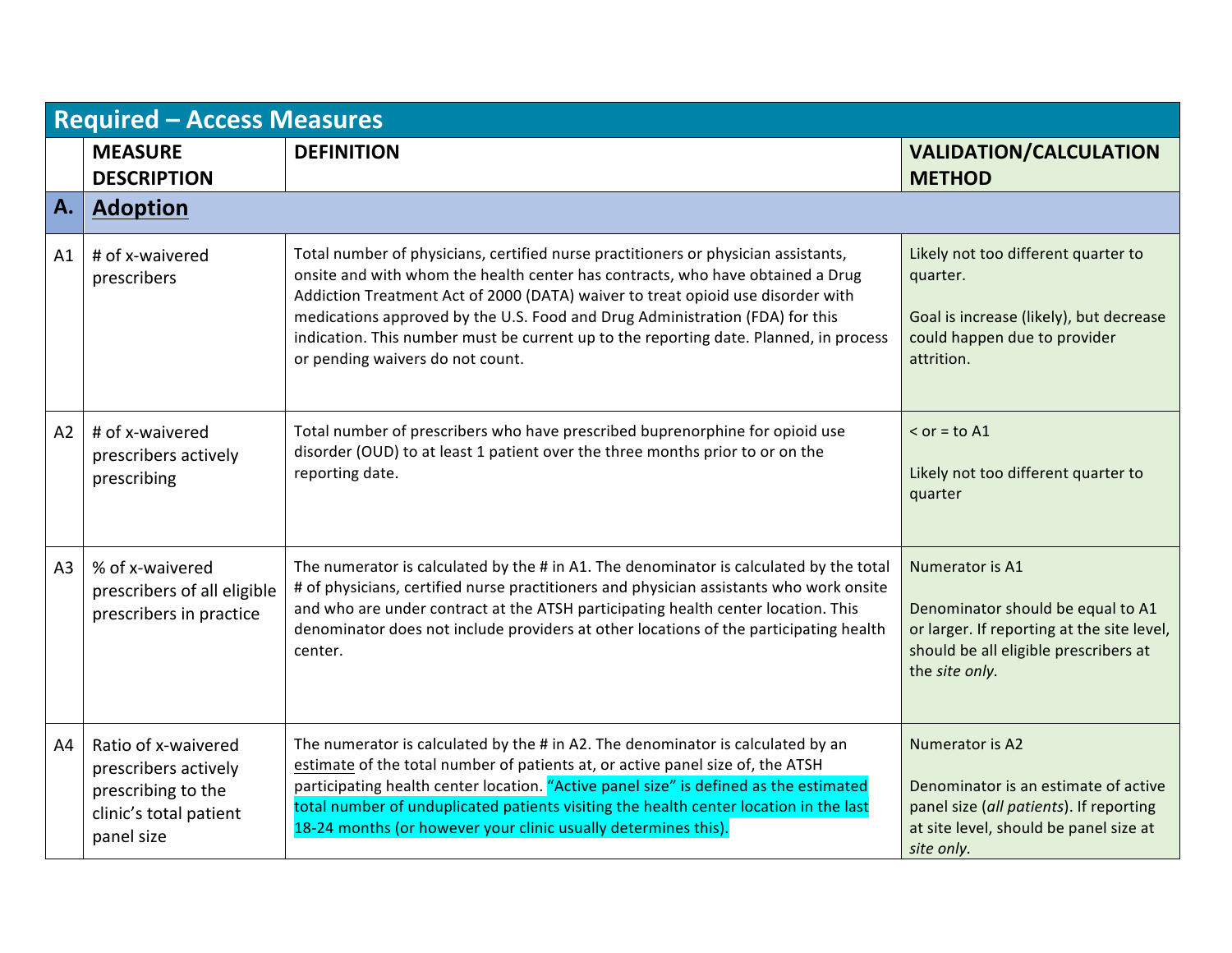| <b>Required - Access Measures (continued)</b> |                                                                                                                 |                                                                                                                                                                                                                                                                                                                                                                                                                                                                                                                                                                                                                                                                                                           |                                                                                                                             |
|-----------------------------------------------|-----------------------------------------------------------------------------------------------------------------|-----------------------------------------------------------------------------------------------------------------------------------------------------------------------------------------------------------------------------------------------------------------------------------------------------------------------------------------------------------------------------------------------------------------------------------------------------------------------------------------------------------------------------------------------------------------------------------------------------------------------------------------------------------------------------------------------------------|-----------------------------------------------------------------------------------------------------------------------------|
|                                               | <b>MEASURE</b><br><b>DESCRIPTION</b>                                                                            | <b>DEFINITION</b>                                                                                                                                                                                                                                                                                                                                                                                                                                                                                                                                                                                                                                                                                         | <b>VALIDATION/CALCULATION</b><br><b>METHOD</b>                                                                              |
| <b>B.</b>                                     | <b>Reach</b>                                                                                                    |                                                                                                                                                                                                                                                                                                                                                                                                                                                                                                                                                                                                                                                                                                           |                                                                                                                             |
| <b>B1</b>                                     | # of patients prescribed<br>buprenorphine                                                                       | The total number of unique patients in the ATSH participating health center location<br>with a current, active prescription for buprenorphine. Treat each reporting period<br>separately, meaning that the same patient with an active prescription in the previous<br>reporting period can be counted again in the current reporting period as long as they<br>still have an active prescription. The buprenorphine medication should be FDA<br>approved for the indication of OUD. Included patients may be newly prescribed or<br>established. "Active" is defined as a prescription covering any of the past 30 days of<br>the reporting month. This number must be current up to the reporting date. | Should be small compared to panel<br>size.<br>Should make sense in relation to A1.                                          |
| <b>B2</b>                                     | # of patients prescribed<br>naltrexone long-acting<br>injection                                                 | The total number of patients in the ATSH participating health center location with a<br>current, active prescription for naltrexone long-acting injection. Included patients<br>may be newly prescribed or established. "Active" is defined as a prescription covering<br>any of the past 30 days of the reporting month. This number must be current up to<br>the reporting date.<br>If your clinic does not prescribe naltrexone long-acting injection, write "0" and make a                                                                                                                                                                                                                            | Should be small compared to panel<br>size.<br>Should make sense in relation to A1.                                          |
|                                               |                                                                                                                 | note in the annotation field. If you don't know whether this is being prescribed or<br>don't have a way to pull data, mark "No data" and make a note in the annotation<br>field.                                                                                                                                                                                                                                                                                                                                                                                                                                                                                                                          |                                                                                                                             |
| B <sub>3</sub>                                | % of patients prescribed<br>buprenorphine or<br>naltrexone long-acting<br>injection of all patients<br>with OUD | The numerator is calculated by adding the total number of patients in $B1 + B2$ . The<br>denominator is calculated by counting the number of patients in the ATSH<br>participating health center location with a current ICD10 or DSM5 diagnosis of OUD<br>(i.e. valid within the past 30 days). This percentage is to be calculated quarterly during<br>the ATSH project.                                                                                                                                                                                                                                                                                                                                | Numerator is $B1 + B2$<br>Denominator is only patients with<br>OUD diagnosis. Should be smaller<br>than patient panel size. |
|                                               |                                                                                                                 | Please annotate this measure with information about whether or not you are able to<br>accurately pull data on this measure. If you do not have data for this, mark "No data"<br>and make a note in the annotation field.                                                                                                                                                                                                                                                                                                                                                                                                                                                                                  |                                                                                                                             |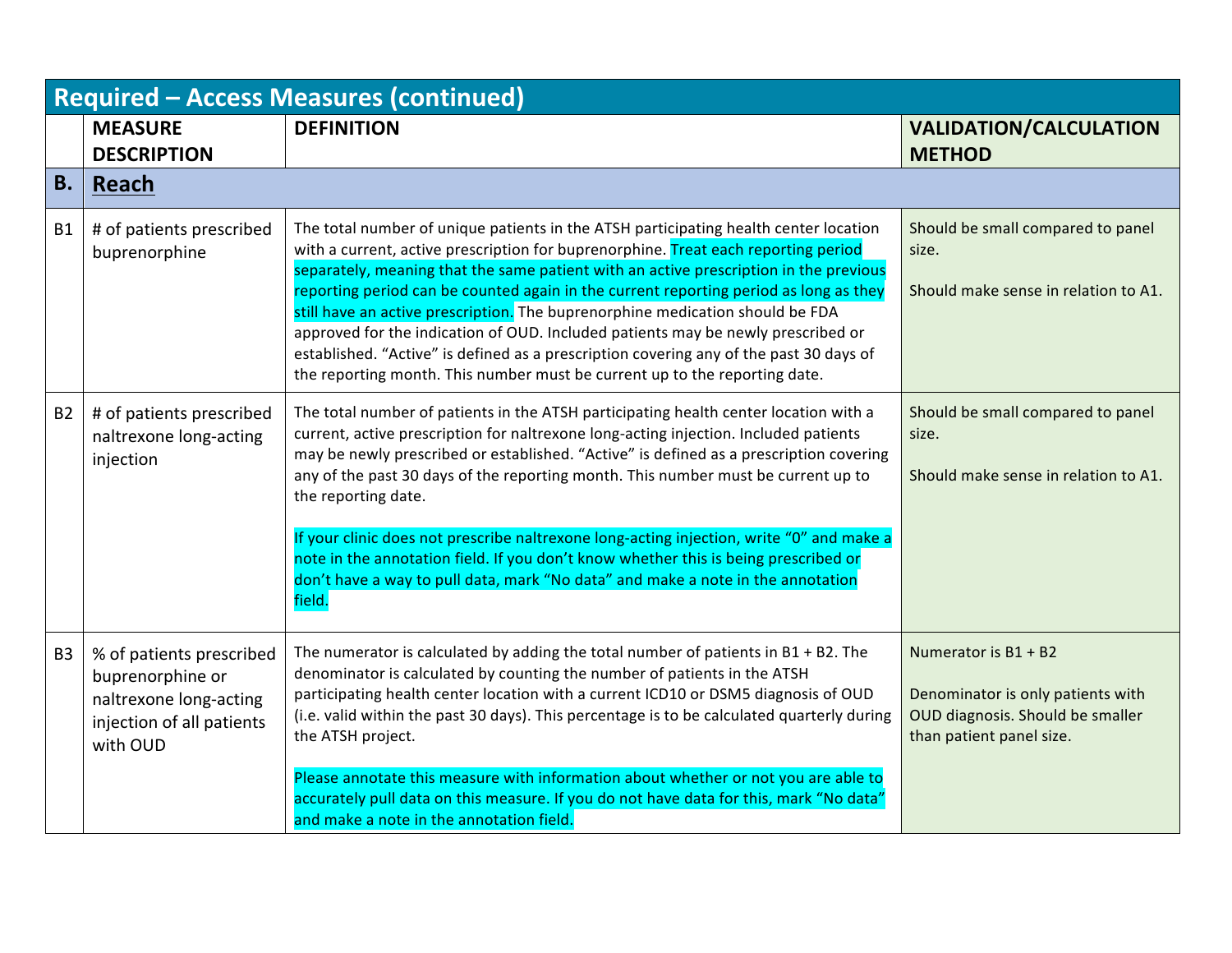| <b>Required - Access Measures (continued)</b> |                                                                                                                                                                                                                                                                           |                                                                                                                                                                                                                                                                                                                                                                                                                                                                                   |                                                                                                                                                                                                                                                                                                                                              |
|-----------------------------------------------|---------------------------------------------------------------------------------------------------------------------------------------------------------------------------------------------------------------------------------------------------------------------------|-----------------------------------------------------------------------------------------------------------------------------------------------------------------------------------------------------------------------------------------------------------------------------------------------------------------------------------------------------------------------------------------------------------------------------------------------------------------------------------|----------------------------------------------------------------------------------------------------------------------------------------------------------------------------------------------------------------------------------------------------------------------------------------------------------------------------------------------|
|                                               | <b>MEASURE</b><br><b>DESCRIPTION</b>                                                                                                                                                                                                                                      | <b>DEFINITION</b>                                                                                                                                                                                                                                                                                                                                                                                                                                                                 | <b>VALIDATION/CALCULATION</b><br><b>METHOD</b>                                                                                                                                                                                                                                                                                               |
| C.                                            | <b>Retention</b>                                                                                                                                                                                                                                                          |                                                                                                                                                                                                                                                                                                                                                                                                                                                                                   |                                                                                                                                                                                                                                                                                                                                              |
| C1                                            | # of patients prescribed<br>buprenorphine or<br>naltrexone long-acting<br>injection 6 months prior<br>who have adhered to<br>this medication<br>continuously for 6<br>consecutive months                                                                                  | Total number of patients started on either buprenorphine or naltrexone long-acting<br>injection at 6 months prior to the reporting date, and who have remained in care<br>continuously and without interruption. This includes new patients who have started<br>on medication and continued with refills, and who have attended clinic visits. This<br>also includes established patients who may have discontinued treatment for at least<br>2 months and have been "restarted". | This should be calculated by: Sum of<br>patients prescribed 6 months prior to<br>each of the three months of the<br>reporting period. Then calculate how<br>many of those same patients are still<br>being prescribed in the reporting<br>period months (i.e.; for reporting<br>period Jan-March 2019, 6 months<br>prior is July-Sept 2018). |
| C <sub>2</sub>                                | % of patients prescribed<br>buprenorphine or<br>naltrexone long-acting<br>injection 6 months ago<br>who have continued in<br>treatment for 6<br>consecutive months of<br>all patients prescribed<br>buprenorphine or<br>naltrexone long-acting<br>injection 6 month prior | The numerator is calculated in C1. The denominator is calculated by including a<br>count of the total of all patients started on either buprenorphine or naltrexone long-<br>acting injection at 6 months prior to the reporting date. This percentage is to be<br>calculated only on the data panel of eligible patients (i.e., those who started or<br>restarted at 6 months prior to the reporting date) at every quarter of the ATSH<br>project.                              | Numerator is C1<br>Denominator is calculated by the<br>sum total of all patients started on<br>buprenorphine/naltrexone 6 months<br>prior to each of the reporting period<br>months.                                                                                                                                                         |
|                                               |                                                                                                                                                                                                                                                                           |                                                                                                                                                                                                                                                                                                                                                                                                                                                                                   |                                                                                                                                                                                                                                                                                                                                              |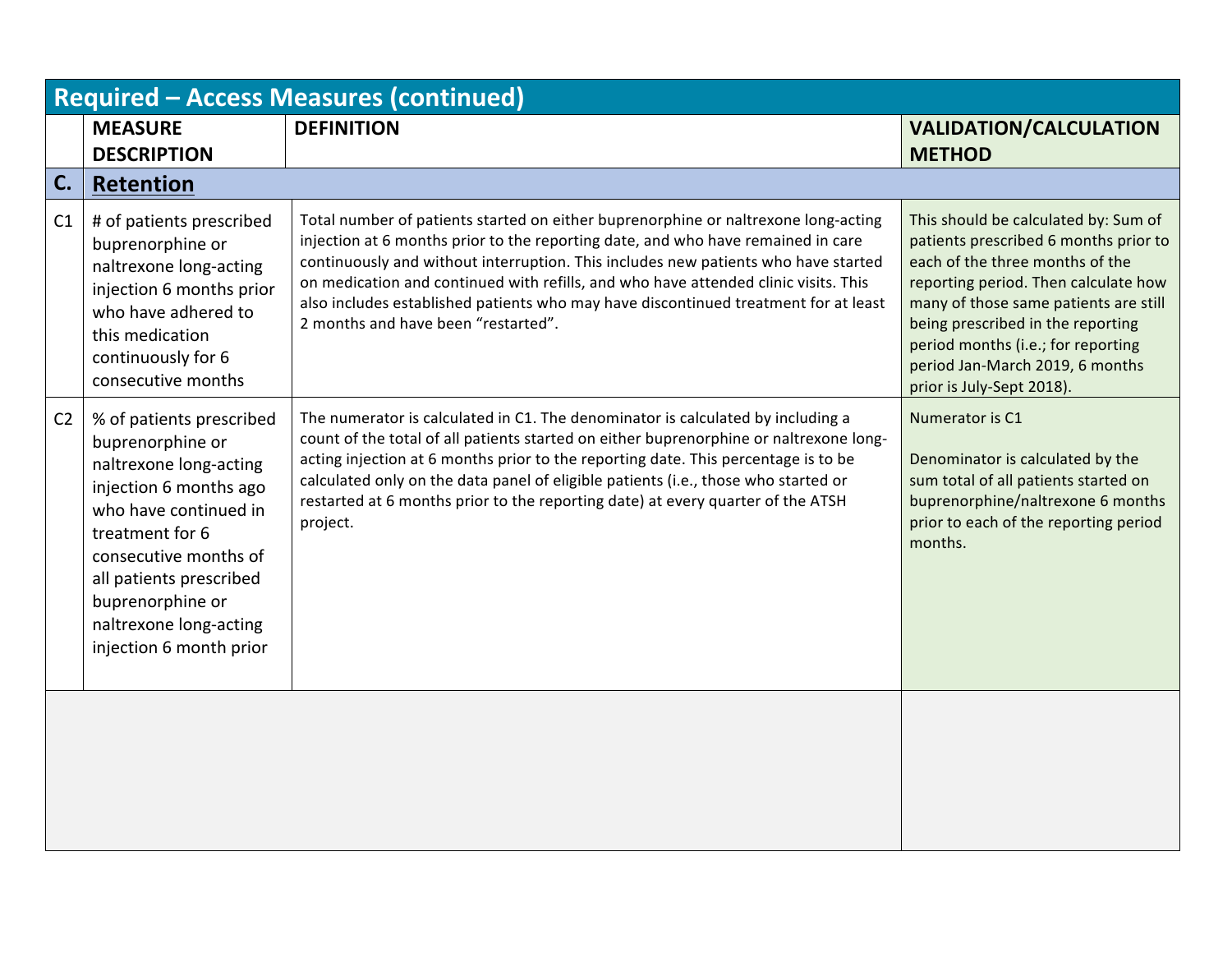| <b>Optional - Quality Measures</b> |                                                                                                                                                                       |                                                                                                                                                                                                                                                                                                                                                                                                                                                                                                                                                                                                                                                                                                                                                                                                               |                                                                                                                                                       |
|------------------------------------|-----------------------------------------------------------------------------------------------------------------------------------------------------------------------|---------------------------------------------------------------------------------------------------------------------------------------------------------------------------------------------------------------------------------------------------------------------------------------------------------------------------------------------------------------------------------------------------------------------------------------------------------------------------------------------------------------------------------------------------------------------------------------------------------------------------------------------------------------------------------------------------------------------------------------------------------------------------------------------------------------|-------------------------------------------------------------------------------------------------------------------------------------------------------|
|                                    | <b>MEASURE</b><br><b>DESCRIPTION</b>                                                                                                                                  | <b>DEFINITION</b>                                                                                                                                                                                                                                                                                                                                                                                                                                                                                                                                                                                                                                                                                                                                                                                             | <b>VALIDATION/CALCULATION</b><br><b>METHOD</b>                                                                                                        |
| D.                                 | <b>Screening</b>                                                                                                                                                      |                                                                                                                                                                                                                                                                                                                                                                                                                                                                                                                                                                                                                                                                                                                                                                                                               |                                                                                                                                                       |
| D <sub>1</sub>                     | % of patients screened for<br>opioid use disorder of all<br>patients seen during the<br>last quarter                                                                  | The numerator is calculated by counting the number of patients screened over the<br>past 3 months. A standardized measure for OUD risk must be used to count in the<br>numerator. Options for standardized measures include: NIDA Quick Screen, Drug<br>Abuse Screening Test (DAST), DSM5 Checklist, the Tobacco, Alcohol, Prescription<br>Medication and Other Substance Use (TAPS1 or TAPS 2), PRIME 1.1.1 or other<br>validated screening tools. The denominator is calculated by counting the number of<br>all patients seen during the last 3 months. The goal is at least 1 screening for OUD<br>risk per year for all patients. This percentage is to be calculated quarterly during the<br>ATSH project, and only for those patients not included in the previous quarter period<br>data calculation. | Numerator should be less than<br>patient panel size (A4)<br>Denominator should be less than<br>patient panel but more than OUD dx<br>(B3 denominator) |
| E.                                 | Initiation                                                                                                                                                            |                                                                                                                                                                                                                                                                                                                                                                                                                                                                                                                                                                                                                                                                                                                                                                                                               |                                                                                                                                                       |
| E <sub>1</sub>                     | % of patients with 1 follow-<br>up visit within 14 days of<br>starting buprenorphine or<br>naltrexone long-acting<br>injection                                        | The numerator is calculated by counting the number of patients started on either<br>buprenorphine or naltrexone long-acting injection and making at least 1 follow-up<br>visit to the clinic within 14 days (2 weeks) of their initial prescription. Either<br>individual or group visits count in the numerator. The denominator is calculated by<br>counting the total number of patients prescribed either buprenorphine or naltrexone<br>long-acting injection. This percentage is to be calculated quarterly during the ATSH<br>project, and only for those patients not included in the previous quarter period data<br>calculation.                                                                                                                                                                    | Numerator is equal to or less than<br>B1+B2 (B3 numerator)<br>Denominator is B1+B2 (B3<br>numerator)                                                  |
| F.                                 | <b>Engagement</b>                                                                                                                                                     |                                                                                                                                                                                                                                                                                                                                                                                                                                                                                                                                                                                                                                                                                                                                                                                                               |                                                                                                                                                       |
| F <sub>1</sub>                     | % of patients with 2 follow-<br>up visits within 30 days of<br>the date of the initial<br>prescription for<br>buprenorphine or<br>naltrexone long-acting<br>injection | The numerator is calculated by counting the number of patients prescribed either<br>buprenorphine or naltrexone long-acting injection and making at least 2 follow-up<br>visits (either individual or group) to the clinic within 30 days of their initial<br>prescription. The denominator is calculated by counting the total number of patients<br>prescribed either buprenorphine or naltrexone long-acting injection. This percentage<br>is to be calculated quarterly during the ATSH project, and only for those patients not<br>included in the previous quarter period data calculation.                                                                                                                                                                                                             | Numerator is equal to or less than<br>B1+B2 (B3 numerator)<br>Denominator is B1+B2 (B3<br>numerator)                                                  |